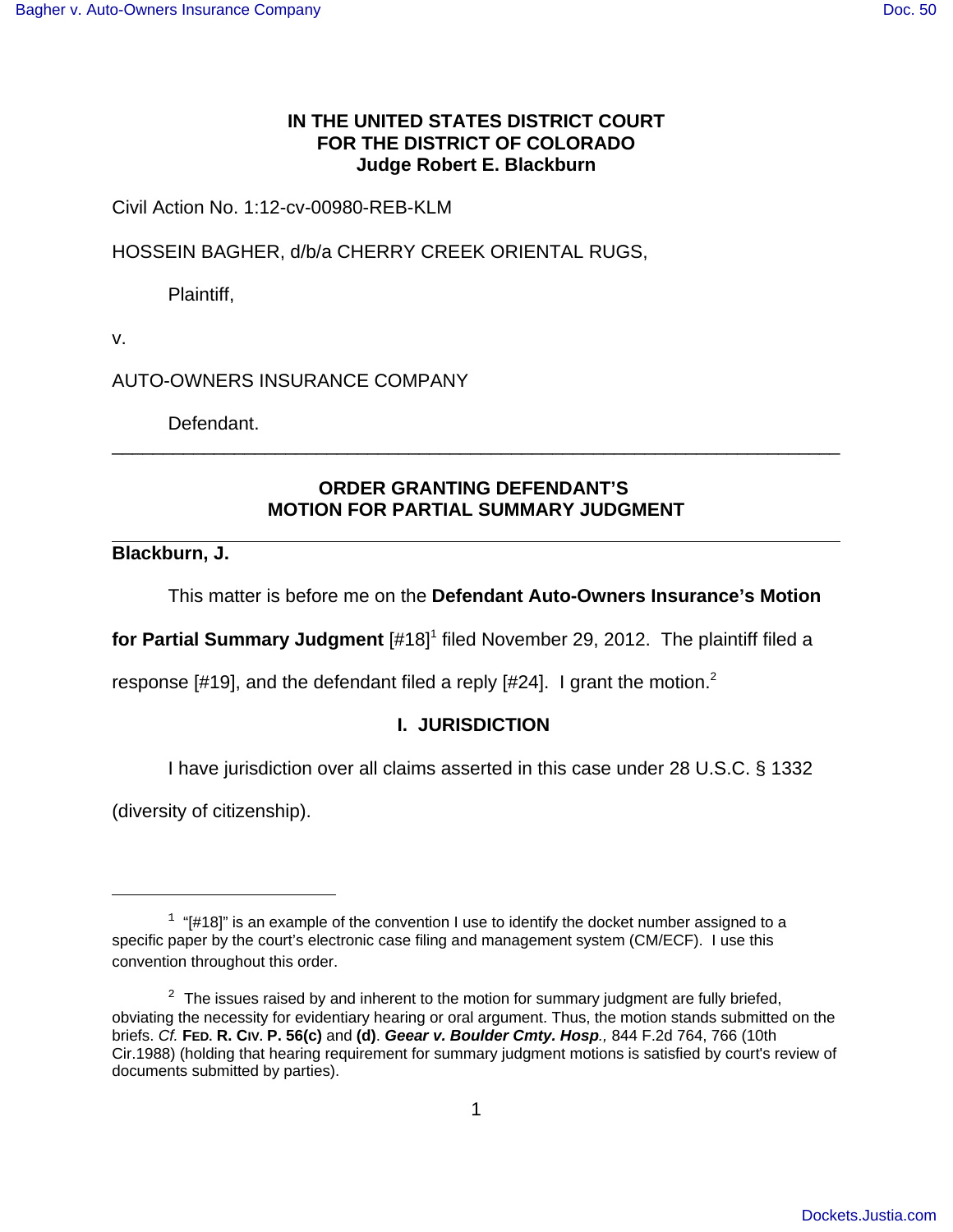#### **II. STANDARD OF REVIEW**

Summary judgment is proper when there is no genuine issue as to any material fact and the movant is entitled to judgment as a matter of law. **FED. R. CIV. P.** 56(c); **Celotex Corp. v. Catrett**, 477 U.S. 317, 322, 106 S.Ct. 2548, 2552, 91 L.Ed.2d 265 (1986). A dispute is "genuine" if the issue could be resolved in favor of either party. **Matsushita Electric Industrial Co., Ltd. v. Zenith Radio Corp.**, 475 U.S. 574, 586, 106 S.Ct. 1348, 1356, 89 L.Ed.2d 538 (1986); **Farthing v. City of Shawnee**, 39 F.3d 1131, 1135 (10<sup>th</sup> Cir. 1994). A fact is "material" if it might reasonably affect the outcome of the case. **Anderson v. Liberty Lobby, Inc.**, 477 U.S. 242, 248, 106 S.Ct. 2505, 2510, 91 L.Ed. 202 (1986); **Farthing**, 39 F.3d at 1134.

A party who does not have the burden of proof at trial must show the absence of a genuine fact issue. **Concrete Works, Inc. v. City & County of Denver**, 36 F.3d 1513, 1517 (10<sup>th</sup> Cir. 1994), **cert. denied**, 115 S.Ct. 1315 (1995). By contrast, a movant who bears the burden of proof must submit evidence to establish every essential element of its claim or affirmative defense. **See In re Ribozyme Pharmaceuticals, Inc. Securities Litigation**, 209 F.Supp.2d 1106, 1111 (D. Colo. 2002). In either case, once the motion has been properly supported, the burden shifts to the nonmovant to show, by tendering depositions, affidavits, and other competent evidence, that summary judgment is not proper. **Concrete Works**, 36 F.3d at 1518. All the evidence must be viewed in the light most favorable to the party opposing the motion. **Simms v.**

**Oklahoma ex rel Department of Mental Health and Substance Abuse Services**, 165 F.3d 1321, 1326 (10<sup>th</sup> Cir.), **cert. denied**, 120 S.Ct. 53 (1999). However, conclusory statements and testimony based merely on conjecture or subjective belief are not

2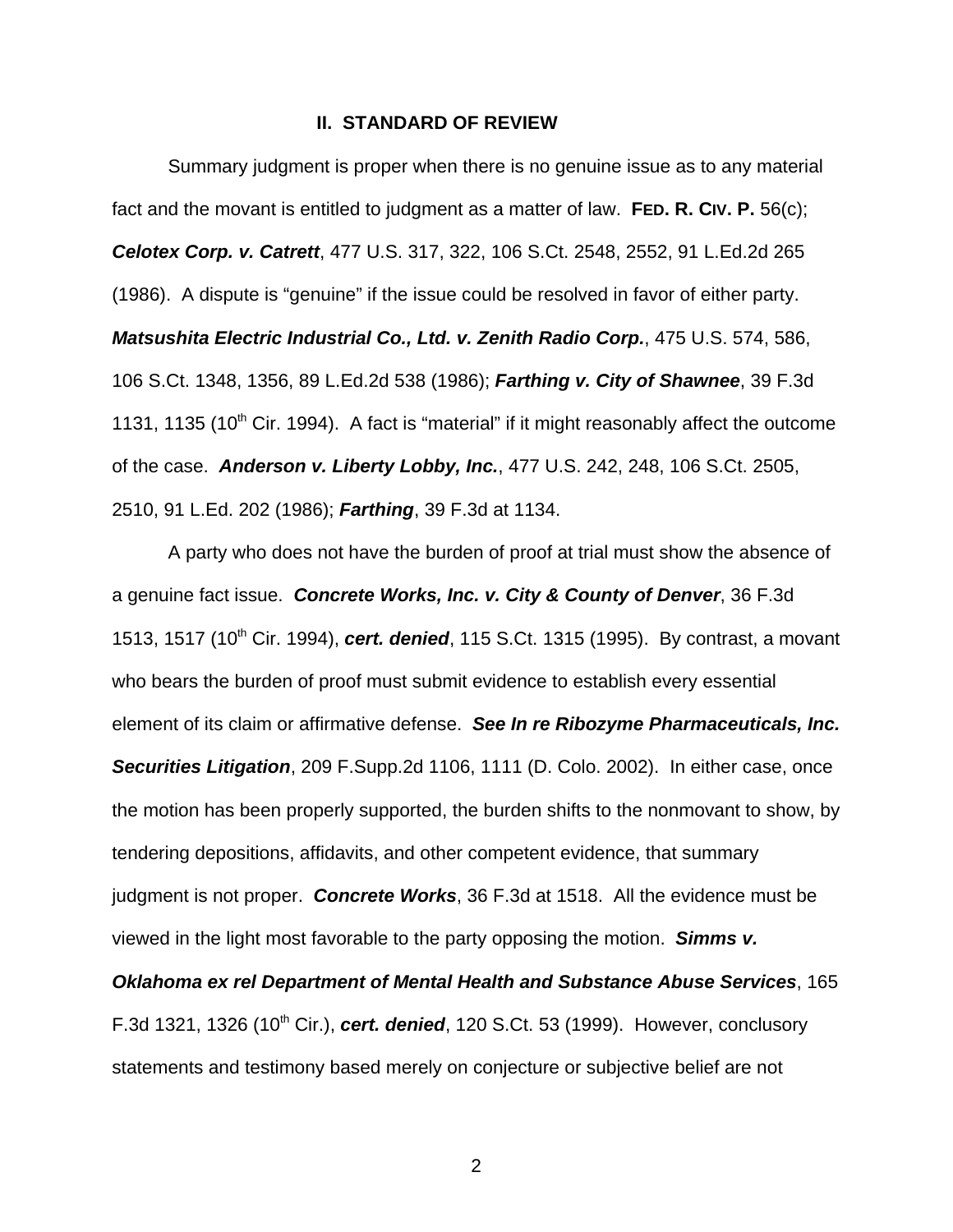competent summary judgment evidence. **Rice v. United States**, 166 F.3d 1088, 1092 (10th Cir.), **cert. denied**, 120 S.Ct. 334 (1999).

### **III. FACTS**

The facts described below are undisputed. The plaintiff, Hossein Bagher, is the sole proprietor of Cherry Creek Oriental Rugs (CCOR). Through his business, the plaintiff specializes in the sale of high quality Persian rugs in Denver, Colorado. On March 17, 2009, the defendant, Auto-Owners Insurance Company (Auto-Owners), issued to Mr. Bagher and CCOR an insurance policy for the period May 1, 2009, to May 1, 2010 (the Policy). The Policy includes a "Legal Actions Against Us" section which states that any action against Auto-Owners concerning the Policy must be "brought within 2 years after the date on which the direct physical loss or damages occurred."<sup>3</sup>

On August 20, 2009, approximately sixty rugs in the possession of CCOR were damaged when water leaked into the basement of CCOR's building (the 2009 Loss). The source of the water was determined to be either a leaking pipe or a broken sprinkler outdoors. On August 30, 2009, CCOR provided notice of this loss to Auto-Owners. CCOR sent the sixty damaged rugs to Robert Mann Oriental Rugs for cleaning and repair. Eleven of the rugs were determined to be non-salvageable. CCOR presented to Auto-Owners a claim for the eleven non-salvageable rugs. Auto-Owners obtained an appraisal of those rugs from Woven Passion Rugs. The appraisal showed the value on the rugs to be between 137,000 dollars and 167,500 dollars.

<sup>&</sup>lt;sup>3</sup>See Commercial Property Conditions attached to Defendant's Motion for Partial Summary Judgment [#18] as Exhibit 2, at A-O (Bagher) 000798.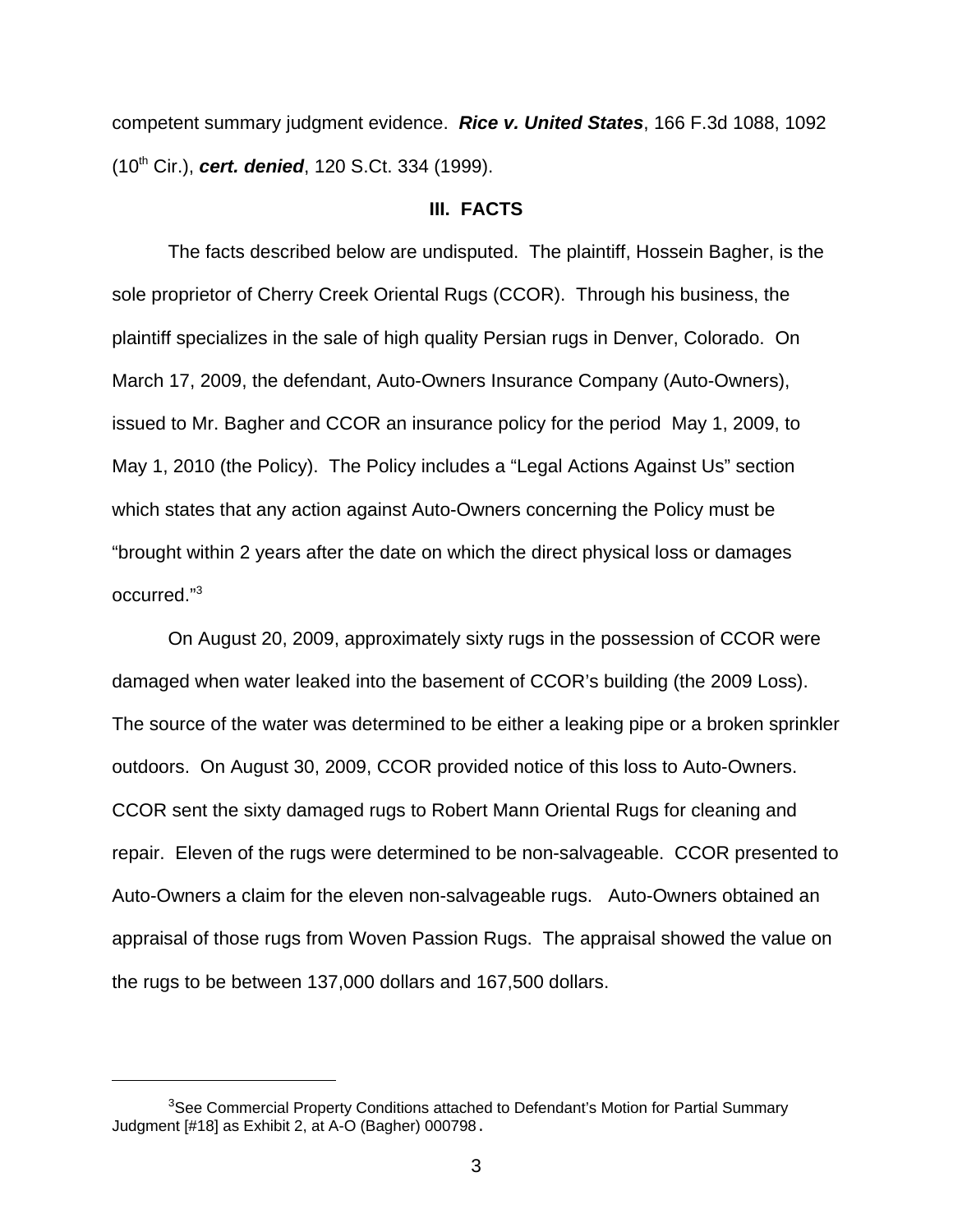After the appraisal, Mr. Bagher completed a proof of loss letter to the defendant, valuing the rugs at 167,500 dollars. This letter was received by Auto-Owners and was not immediately rejected. On July 13, 2010, Auto-Owners released 40,000 dollars to Mr. Bagher and on August 18, 2010, Auto-Owners released on additional 44,000 dollars to Mr. Bagher, after receiving invoices and other documents from Mr. Bagher.

Gabriel Negron-Rodriguez, an adjuster employed by Auto-Owners, was managing Mr. Bagher's claim. On October 19, 2010, Mr. Negron-Rodriguez requested authority to release an additional 78,400 dollars to Mr. Bagher. That authority was denied, and Auto-Owners directed Mr. Negron-Rodriguez to conduct further investigation of the claim. Ultimately, Mr. Bagher says, Auto-Owners paid over 90,000 dollars to cover the 2009 Loss. However, Mr. Bagher contends he has demonstrated that he is entitled to additional coverage for the 2009 Loss.

Over the next year, Auto-Owners continued to investigate the 2009 Loss but never made another payment to Mr. Bagher. Over this time period, Mr. Negron-Rodriguez made several requests to his supervisor seeking permission to make additional payments to Mr. Bagher to resolve the claim. Mr. Negron-Rodriguez was told to investigate further and to hire an accounting firm to evaluate the invoices and financial materials submitted by Mr. Bagher. Additionally, Auto-Owners conducted an Examination Under Oath (EUO) of Mr. Bagher to determine the value of an additional rug that was deemed unsalvageable and whether CCOR could was able to support a loss of more than 88,000 dollars.

On January 13, 2012, Auto-Owners denied any additional coverage beyond the approximately 90,000 dollars previously paid.<sup>4</sup> Auto-Owners reasoned that Mr. Bagher

 $4$  Response [#19], Exhibit 24.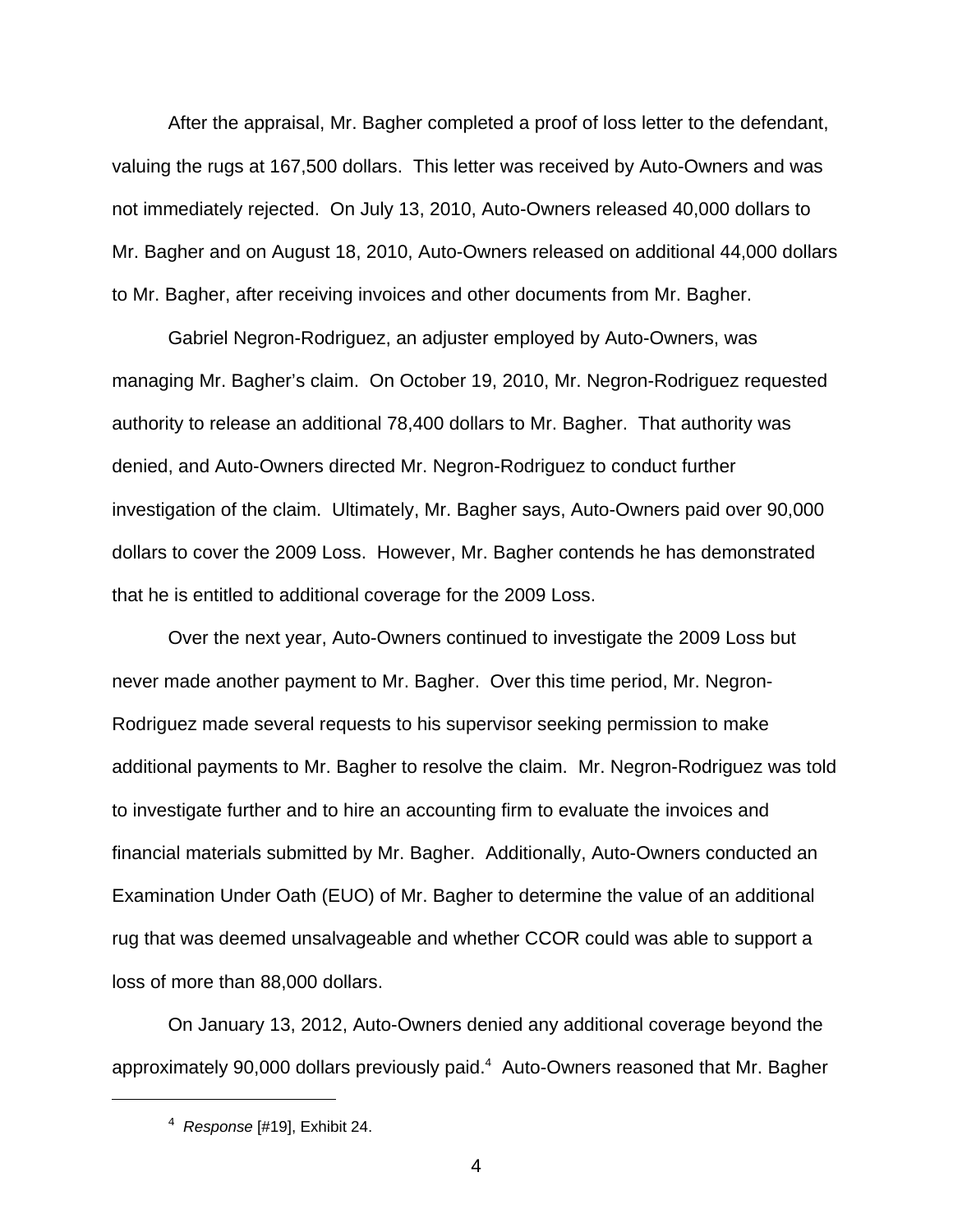had not substantiated his entitlement to additional payments in his EUO or with other evidence.

In Auto-Owners' various letters to Mr. Bagher concerning his claim, Auto-Owners states specifically that: "No action by any employee, agent, attorney or other person on behalf of Auto-Owners Insurance Company; or hired by Auto-Owners Insurance Company on your behalf; shall waive or be construed as having waived any right, term, condition, exclusion or any other provision of the policy."<sup>5</sup> In the January 13, 2012, letter to Mr. Bagher, Auto-Owners explicitly reserved all rights, terms, conditions, and exclusions in the Policy.

On March 6, 2012, Mr. Bagher filed this lawsuit alleging (1) breach of express contract; (2) bad faith breach of insurance contract; and (3) a statutory claim for unreasonable delay or denial of insurance benefits under §§10-3-1115 and 10-3-1116, C.R.S. Auto-Owners argues that it is entitled to summary judgment on the breach of contract claim concerning the 2009 Loss because this suit was filed after the expiration of the two year limitations period provided in the policy.

Mr. Bagher asserts the same three claims concerning a 2011 loss and Auto-Owner's failure to provide coverage for that loss. Auto-Owners does not seek summary judgment as to the claims based on the 2011 loss.

#### **IV. CONTRACTUAL PERIOD OF LIMITATION**

Auto-Owners argues that Mr. Bagher's claim is barred by the Policy's two year period of limitation. Generally, in Colorado, the statute of limitations applicable to breach of contract claims provides that all contract suits "shall be commenced within

Letter to Plaintiff and Plaintiff's counsel dated March 28, 2011, attached to Plaintiff's Response [#19] as Exhibit 15; see also, letter to Plaintiff's counsel dated July 22, 2011, attached to Plaintiff's response [#19] as Exhibit 18.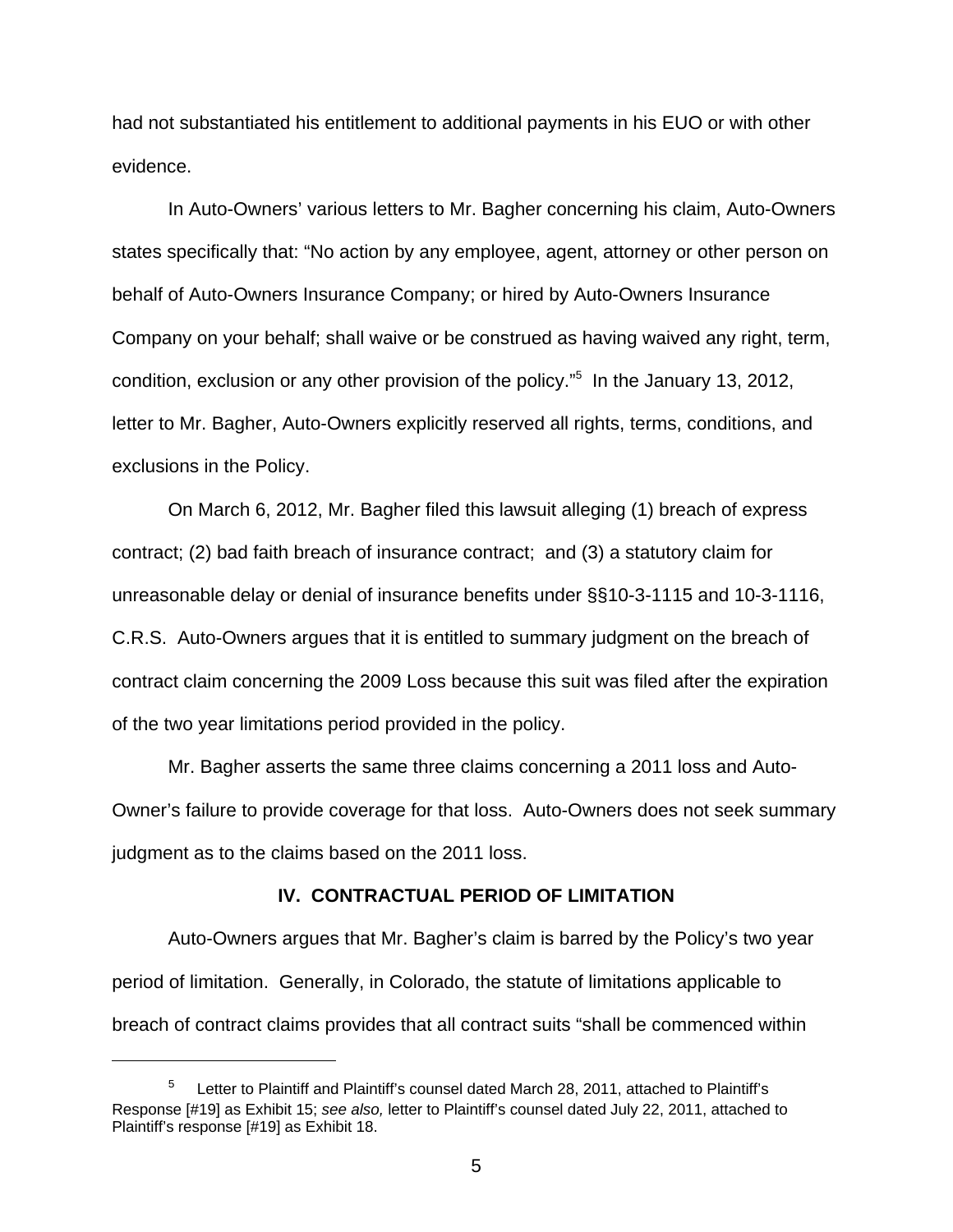three years after the cause of action accrues, and not thereafter." §13-80-101(1)(a), C.R.S. However, the parties to a contract can limit this time period so long as the limitation is not prohibited by statute and is not unreasonable. **See Kesling v. American Family Mut. Ins. Co.**, 861 F. Supp. 2d 1274, 1281 (D. Colo. 2012); **Great Family Farms, Inc. v. Colorado Farm Bureau Mut. Ins. Co.**, 155 P.3d 537, 539 (2006) ("[P]arties to a contract may require that actions founded on the contract be commenced within a shorter period of time than that prescribed by the applicable statute of limitations"). The reasonableness of the two year period of limitation is not at issue here, and similar provisions have been found to be valid. **See Kesling**, 861 F. Supp. 2d at 1281 (one-year contractual limitation was not contrary to Colorado Law).

#### **V. Analysis**

The 2009 Loss occurred on August 20, 2009. The two year period of limitation began to run on that date. This lawsuit was filed on March 6, 2012, more than two years after the date of the loss. On this basis, Auto-Owners argues that the breach of contract claim concerning the 2009 Loss must be dismissed because it was not timely filed.

Mr. Bagher argues that Auto-Owners waived the two year period of limitation. According to Mr. Bagher, Auto-Owners' partial payments on the claim and continued efforts to evaluate and adjust the claim during the two year limitations period demonstrate Auto-Owners' waiver of the two year provision. These actions continued during the entire two year period and continued for several months after the two year period expired. Auto-Owners did not explicitly deny further liability on the claim until January 13, 2012. In its denial letter, Auto-Owners asserted that Mr. Bagher had failed

6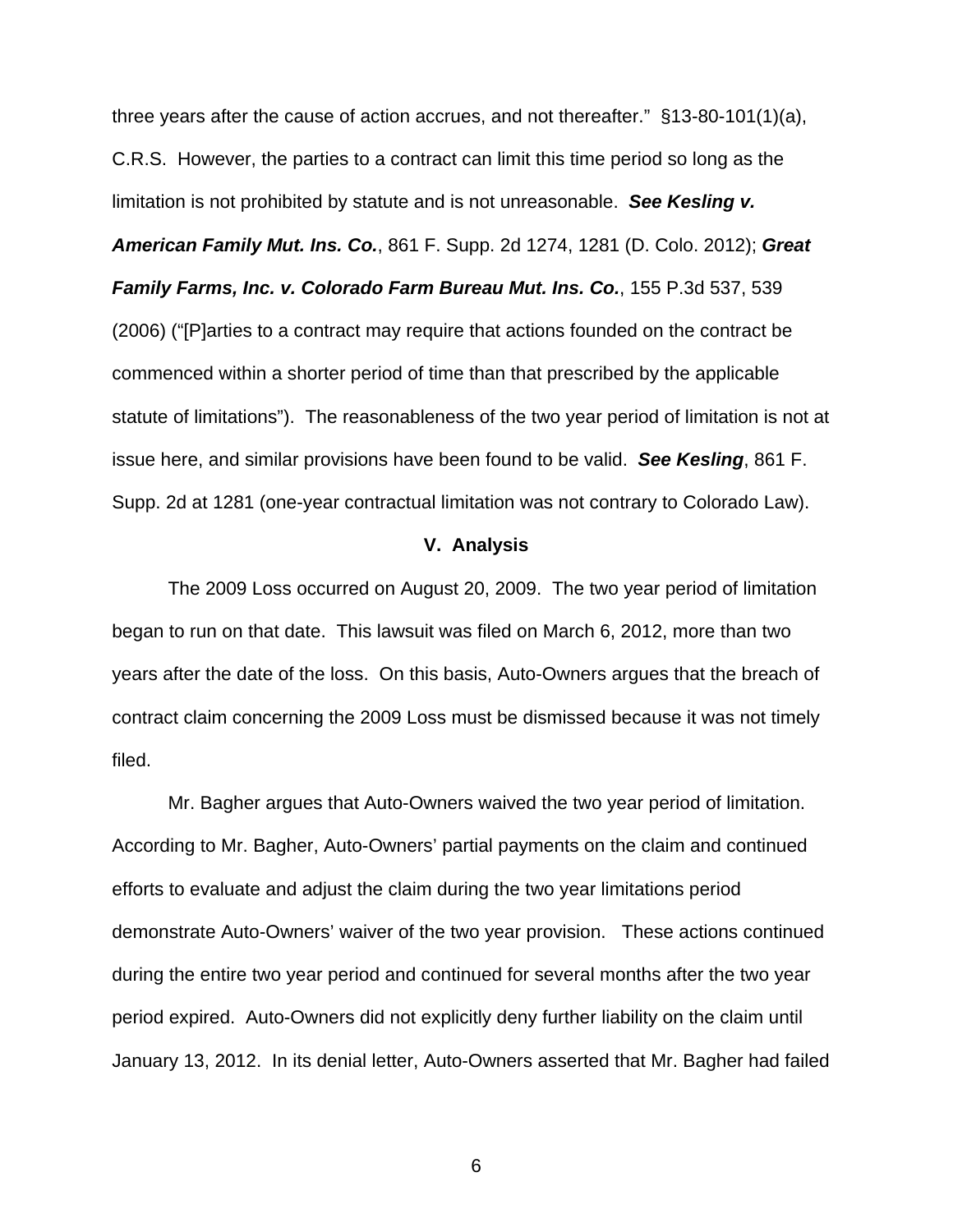to show that his "replacement cost exceeded (the) amount which Auto-Owners has already tendered."<sup>6</sup>

Under Colorado law, waiver "is the intentional relinquishment of a known right or privilege. Waiver may be explicit, or it may be implied by a party's conduct if the conduct is unambiguous and clearly manifests an intention not to assert the right or if it is inconsistent with assertion of the right." **NationsBank of Georgia v. Conifer Asset Mgmt. Ltd.**, 928 P.2d 760, 763 (Colo. Ct. App. 1996). Here, Auto-Owners' various letters to Mr. Bagher concerning his claim state specifically that: "No action by any employee, agent, attorney or other person on behalf of Auto-Owners Insurance Company; or hired by Auto-Owners Insurance Company on your behalf; shall waive or be construed as having waived any right, term, condition, exclusion or any other provision of the policy."<sup>7</sup> In the January 13, 2012, letter to Mr. Bagher, Auto-Owners explicitly reserved all rights, terms, conditions, and exclusions in the Policy.<sup>8</sup> Given these repeated statements, Auto-Owners' actions did not clearly manifest an intention to waive the Policy's two year period of limitation. Rather, Auto-Owner's written statements repeatedly indicate its intention to preserve its rights under the Policy.

Mr. Bagher claims Auto-Owners' conduct reasonably led him to believe that his claim was in the final stages of resolution and that the filing of a timely lawsuit was not necessary. In addition, Mr. Bagher contends Auto-Owners' reliance on the suit limitation provision is not logical because Mr. Bagher could not assert a breach of contract claim until Auto-Owners breached the contract. In Mr. Bagher's view, there

7

 $6$  Response [#19], Exhibit 24.

<sup>7</sup> See footnote 5, supra.

<sup>8</sup> Response [#19], Exhibit 24.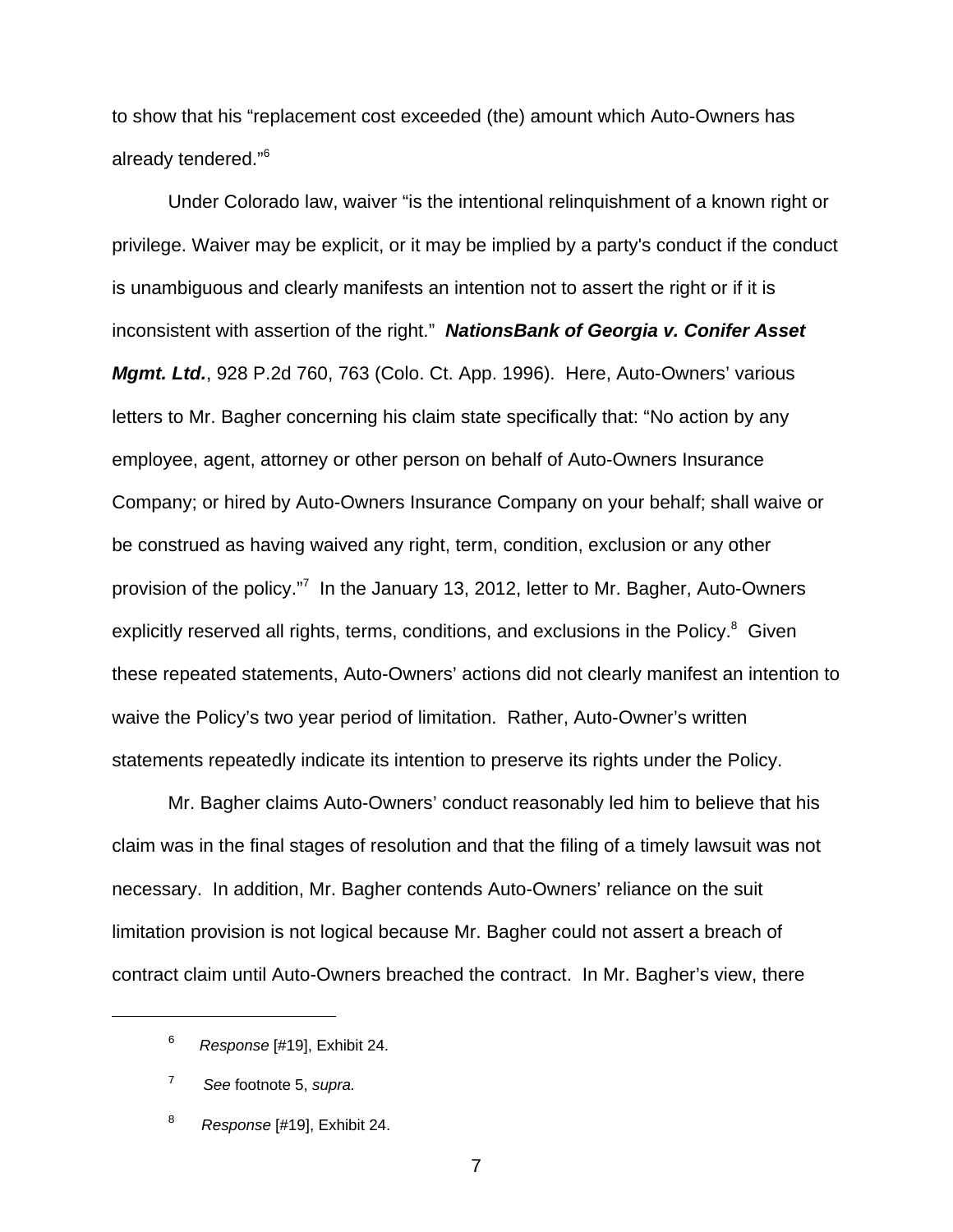was no breach of the Policy until Auto-Owners denied further coverage on January 13, 2012. Mr. Bagher argues, in essence, that Auto-Owners should not be permitted to string him along until the two year limitation period expired and then breach the Policy, leaving Mr. Bagher with no remedy for the breach. I disagree.

Auto-Owners' actions after August 18, 2010, when a total of about 90,000 dollars had been paid on the claim, show its reluctance to pay any further money on the claim. Auto Owners refused to make additional payments to Mr. Bagher even though Mr. Bagher contended he had provided sufficient evidence of the amount of the 2009 Loss and was entitled to substantial additional payments from Auto-Owners. From Mr. Bagher's perspective, Auto-Owners' long delay in making payments would constitute a breach of contract. Mr. Bagher could have brought suit then, well within the two year period of limitation.

Additionally, Auto-Owners' investigations, internal communications, and adjustments of the claim do not prevent Auto-Owners from enforcing the two year period of limitation. "Mere good faith negotiations, as opposed to an actual settlement offer, do not estop a defendant from asserting a limitations defense, in absence of an express promise or agreement not to assert the statute." **Tri-State Generation and Transmission Ass'n, Inc. v. Union Pacific R. Co.** , 2009 WL 1099013, \*5 (2009), (citing Dove v. Delgado, 808 P.2d 1270, 1275 (1991)).<sup>9</sup> There is no evidence in the record which shows any such promise or agreement by Auto-Owners or any hindrance to the plaintiff's ability to bring suit prior to the expiration of the two year limitation period.

 $9$  Mr. Bagher does not contend that Auto-Owners is estopped from enforcing the two year limitation period.